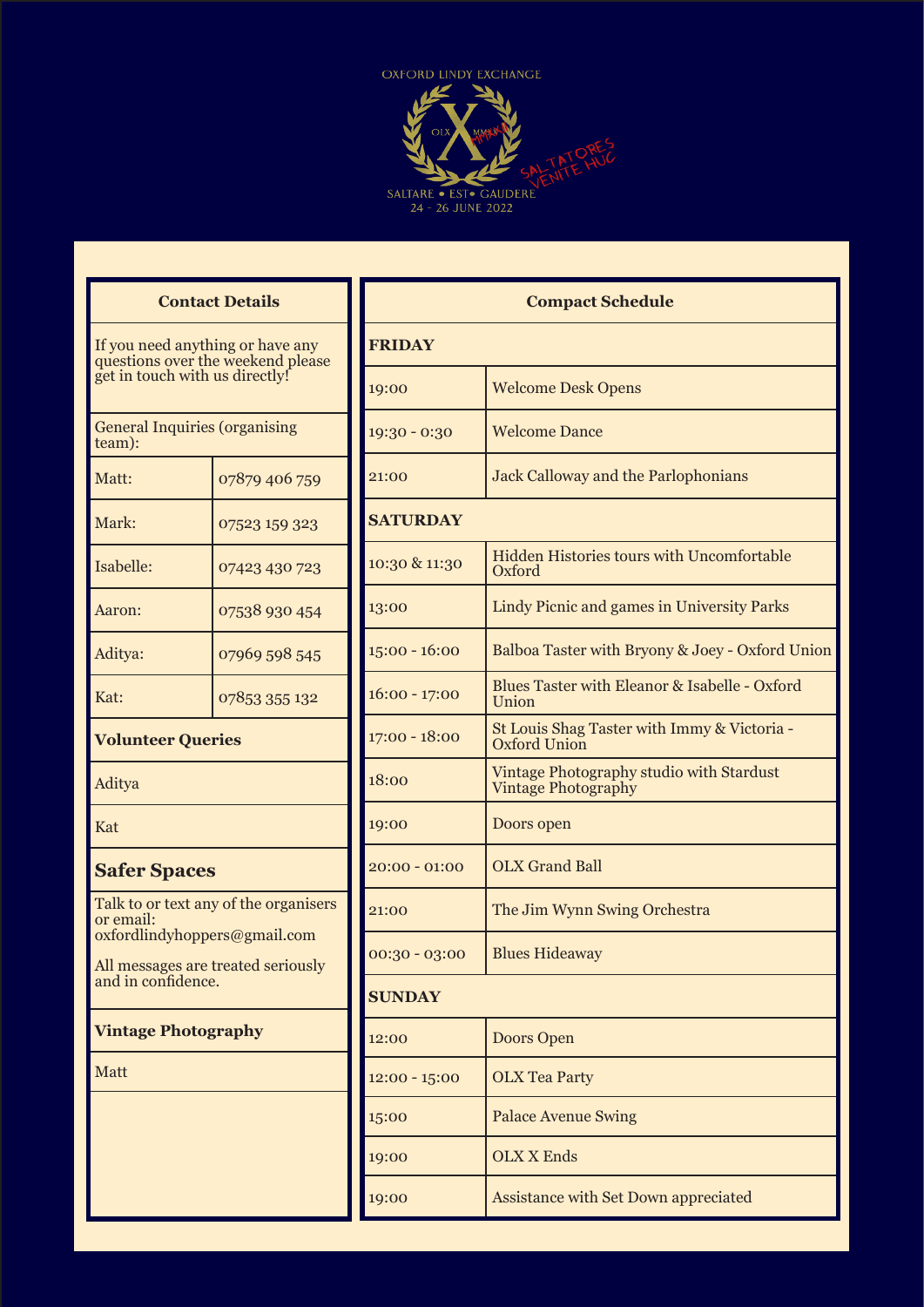

## **COVID-19 Policy**

In order to keep our community safe and to allow more vulnerable people to attend OLX, we are requiring proof of a negative COVID Lateral Flow Test (LFT) as a condition of entry for **each day of the event**. We think this is a reasonable precaution given the size of the event, the number of people coming from across the UK and Europe, and the stated needs of our dance community.

Accepted form of proof of negative LFT: a dated photo of the test cartridge; the actual test cartridge in poly bag; entry in the ZOE app. Your proof will be checked upon registration for each event day.

If you are feeling unwell before the weekend, we kindly ask you to protect your fellow dancers and not attend OLX. If you are unable to attend the event due to ill health, please get in touch with us and we'll arrange a refund.

If you test positive for COVID or begin to feel unwell during the weekend, please let us know as soon as possible so we can notify other attendees. If you have any other questions about our COVID policy please get in touch directly and we'll be happy to help you. [oxfordlindyhoppers@gmail.com](file:%20oxfordlindyhoppers%40gmail.com)

# **Registration**

Please arrive as early as possible for each day so that we can get everyone registered in time and allow for our additional COVID checks (proof of negative LFT). The registration desk will be open from 19:00 on Friday & Saturday and 12:00 on Sunday. There is no need to print the ticket, the email and your name will be sufficient. Fans, T-Shirts and water bottles can be purchased at the registration desk (card payment only).

# **Getting to Oxford**

Oxford is not a car friendly city! Parking is very difficult to find and very expensive, and much of the city centre is now covered by a Zero Emissions Zone, with daily fees required for non-electric vehicles.

- For this reason, and for the sake of the environment we encourage you to use public transport where possible. Our venue for the weekend is a short walk from both the train station and the central bus station at Gloucester Green.
- For drivers, the best option is to leave your car at one of the Park & Rides at the edge of the city and to take the bus into the centre.

# **Food and Drink**



Our venue is located right in the city centre, so there are loads of options to suit every taste, budget and dietary need. Tea, cake and locally made ice cream will be served at our Sunday afternoon tea party included in your ticket price! We've arranged some great discounts for you:



#### **Mission Burrito: 20% discount on all food and drink**

#### **Society Cafe: 15% discount on all drinks**

You can find both establishments on St Michaels Street right outside the Oxford Union! Just show your wristband!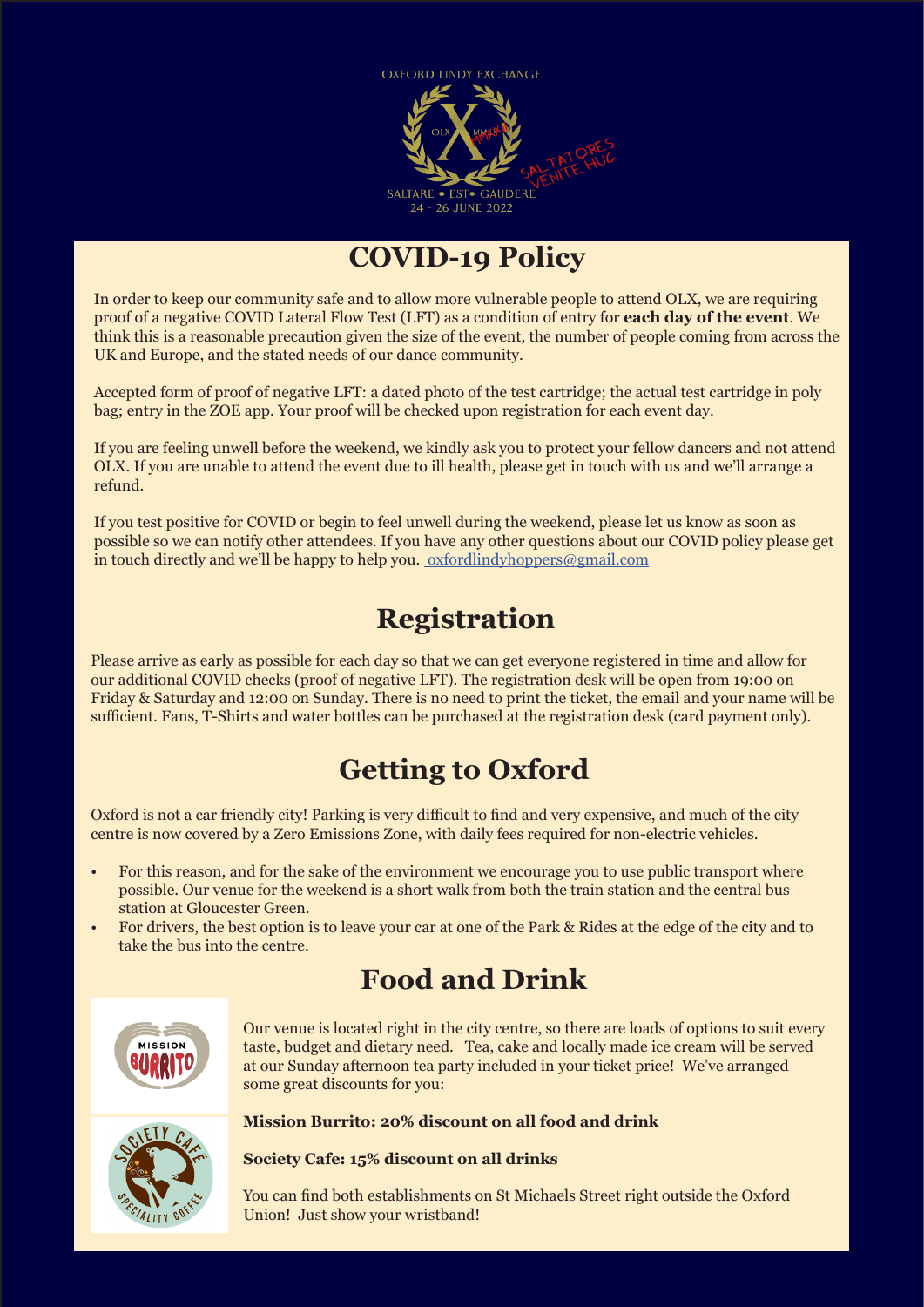

## **Safer Spaces Policy**

Oxford Lindy Hoppers are committed to making sure that everyone can enjoy our events in a safe, comfortable and welcoming environment. We believe that we all share a responsibility to create an environment that reflects the joy of the dance, and to support our fellow dancers. We therefore request that you read and abide by our safer space policy.

You can talk to any of the committee or email: [oxfordlindyhoppers@gmail.com](mailto:oxfordlindyhoppers%40gmail.com?subject=)

Oxford Lindy Hoppers will:

- Not hire teachers with a history of unacceptable behaviour.
- Treat everyone attending our classes and events with respect.
- Eject anyone acting in an unacceptable manner.
- Listen to everybody's concerns and to act appropriately.
- Treat all messages seriously and in the strictest confidence.
- Respond to your suggestions.
- Make arrangements for safe space available at our events.

When attending our events please:

- Be aware of your fellow dancers' comfort and the impact your behaviour can have on others whether deliberate or not.
- Speak up if something or someone makes you uncomfortable, for whatever reason. By saying something you can help prevent others from suffering.
- Listen seriously if someone tells you something, and act appropriately. If you don't know what to do, ask one of the organisers.
- If you see or hear something that doesn't seem quite right, talk to an organiser about it.
- Don't let someone's aura of 'status' or 'seniority' affect your decision making: if an organiser, or anyone else does something bad, speak up.
- Consider your fellow dancers and drink alcohol in moderation.
- Consider other's boundaries when dancing on the dance floor.
- In general, refusing a dance without good reason can be hurtful; be generous with your dances, especially with beginners.
- Of course, everyone also has the right to decline a dance and you don't have to give a reason. A simple 'No thank you' should suffice, but please decline in a polite, friendly fashion. If someone says 'no' to you, respect that decision and consider what you can do to make them feel more at ease.
- Some people prefer not to dance up close and personal this is an acceptable choice, so find a distance which is comfortable for both of you, or stop dancing.
- Respect dancer's decisions to wear a mask.

Bullying or abuse of any sort whether sexual, physical, or emotional will not be tolerated.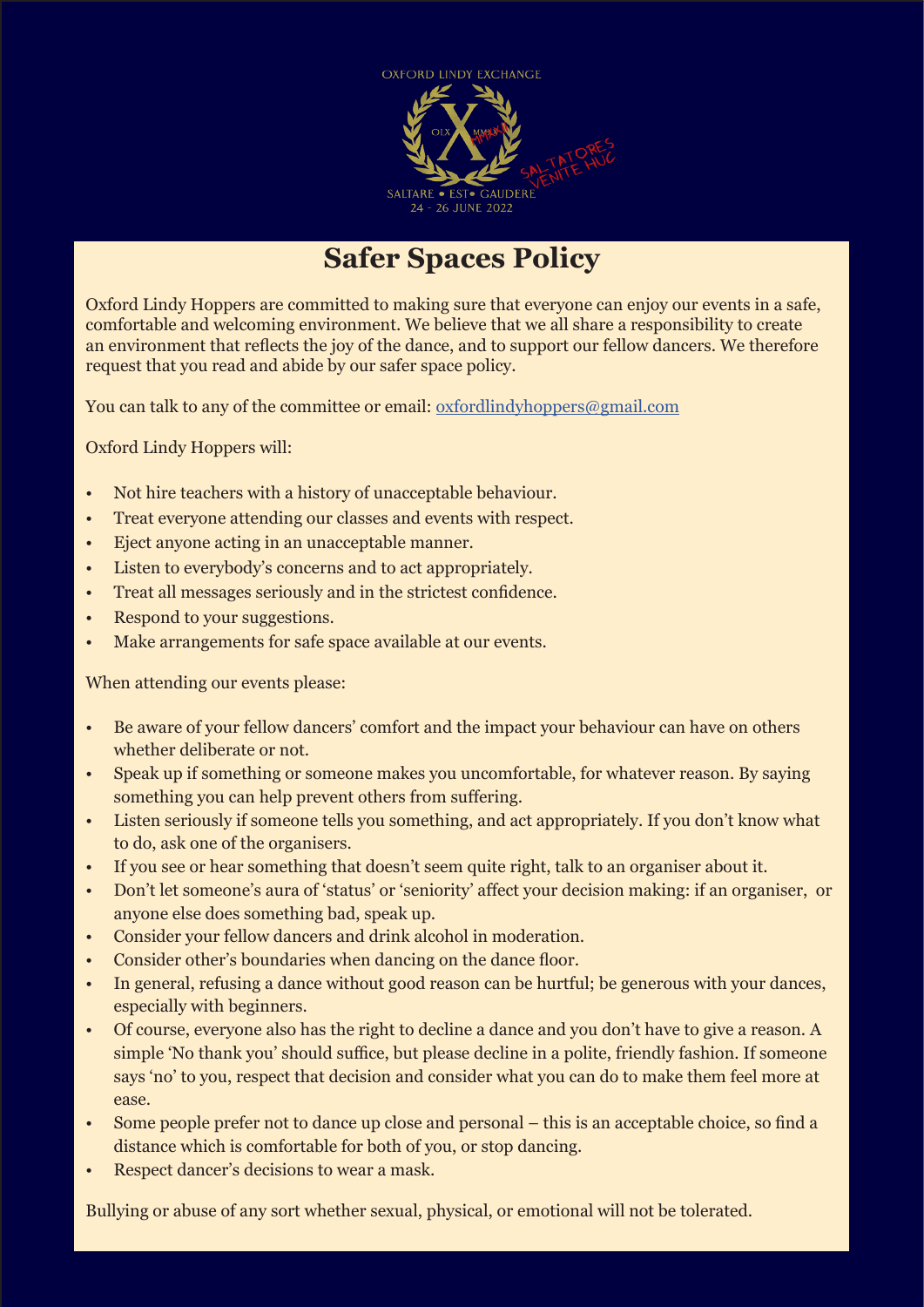

### **Friday Night**

| <b>Welcome Dance</b> |                                                                         |
|----------------------|-------------------------------------------------------------------------|
| What?                | Social dancing with live music from Jack Calloway and the Parlophonians |
| Where?               | The Oxford Union, St. Michael's Street, OX1 2DR                         |
| When?                | Doors open - 19:00. First band set - 21:00. Finish 00:30                |
| Also                 | Please allow plenty of time to sign in at the registration desk         |

### **Saturday Daytime**

|                | <b>Hidden Histories Tour with Uncomfortable Oxford</b>                                                                                                                                                                                                        |
|----------------|---------------------------------------------------------------------------------------------------------------------------------------------------------------------------------------------------------------------------------------------------------------|
| What?          | This guided journey around Oxford will go back in time to highlight the many ways<br>women have historically experienced the urban space, how masculinities have<br>shaped and been shaped by the university, and highlight queer experiences in the<br>city. |
| Where?         | Front of St Luke's Chapel, Radcliffe Observatory Quarter, Woodstock road, Oxford,<br>OX <sub>2</sub> 6GG                                                                                                                                                      |
| When?          | First tour starts 10:30, second tour 11:30. Tour duration 1h30. Both tours have the<br>same content.                                                                                                                                                          |
| <b>Details</b> | Sign ups required in advance as places are limited. Sign up here before noon<br>on Thursday 23rd or in person at the Friday night welcome dance, subject to<br>availability.                                                                                  |

| <b>Lindy Picnic</b> |                                                                                                                                                                                |
|---------------------|--------------------------------------------------------------------------------------------------------------------------------------------------------------------------------|
| What?               | Hang out with your fellow dancers and play outdoor games in the lovely setting of<br>University Parks. Bring your own food and drinks and come and go as you like!             |
| Where?              | University Parks, South Parks Rd, Oxford OX1 3RF (Main Entrance near the Oxford<br>Museum of Natural History). Find us near the Cricket Pavilion in the middle of the<br>park. |
| When?               | $13:00 - 15:00$                                                                                                                                                                |
| <b>Details</b>      | The nearest shops for supplies are at Magdalen Street in the City Centre.                                                                                                      |
|                     |                                                                                                                                                                                |

#### **Operation Gene Kelly!**

 If it rains, or the ground is too wet, the picnic will be cancelled. Fear not! We will have activities, films and games in the Oxford Union for you starting at 14:15.

| <b>Tasters</b> |                                                                                                                                                           |
|----------------|-----------------------------------------------------------------------------------------------------------------------------------------------------------|
| What?          | Short dance classes to give you the essentials of a new dance before the big Saturday<br>night social. We'll have Balboa, Blues & St Louis Shag on offer. |
| Where?         | The Oxford Union, St. Michael's Street, OX1 2DR                                                                                                           |
| When?          | 15:00 - 16:00 Balboa / 16:00 - 17:00 Blues / 17:00 - 18:00 St Louis Shag                                                                                  |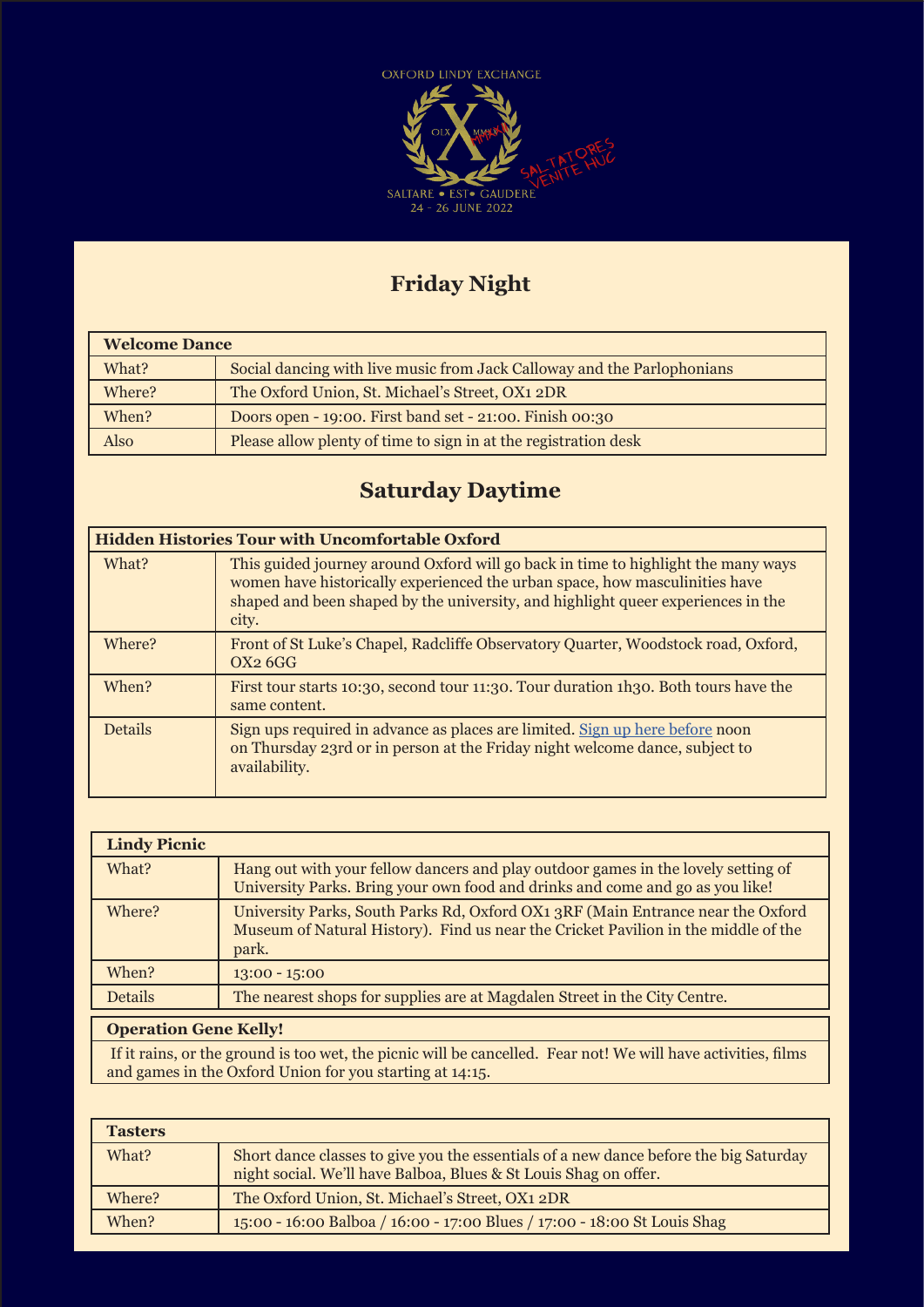

## **Saturday Night**

|                | <b>Stardust Vintage Photography</b>                                                                                                                                                                                               |  |  |
|----------------|-----------------------------------------------------------------------------------------------------------------------------------------------------------------------------------------------------------------------------------|--|--|
| What?          | Have you ever wanted a glamorous Hollywood Portrait? Stardust Vintage is vintage<br>portrait photography inspired by the black and white portraits from the Golden Age<br>of Hollywood and Film Noir in the 1920s, '30s and '40s. |  |  |
| Where?         | The Oxford Union, St. Michael's Street, OX1 2DR                                                                                                                                                                                   |  |  |
| When?          | $18:00 - 20:30$                                                                                                                                                                                                                   |  |  |
| <b>Details</b> | $£25$ including $5$ high resolution images.<br>Click here to book in advance, email matt@matthewellacott.co.uk or sign up at the<br>registration desk on Friday.                                                                  |  |  |

| <b>The OLX Grand Ball</b> |                                                                                                                                                     |  |
|---------------------------|-----------------------------------------------------------------------------------------------------------------------------------------------------|--|
| What?                     | Social dancing with the Jim Wynn Swing Orchestra 'til late! Bar will be open!                                                                       |  |
| Where?                    | The Oxford Union, St. Michael's Street, OX1 2DR                                                                                                     |  |
| When?                     | Doors open 19:30 First band set - 21:00. Finish - 01:00                                                                                             |  |
| <b>Details</b>            | Please allow plenty of time to check in! The bar will be open this evening. Please<br>support our venue and do not bring your own alcoholic drinks. |  |

| <b>Blues Hideaway</b> |                                                                                                                                                             |
|-----------------------|-------------------------------------------------------------------------------------------------------------------------------------------------------------|
| What?                 | Blues after-party for the swungover-but-not-yet-tired. Get your groove on!                                                                                  |
| Where?                | Secret location.                                                                                                                                            |
| When?                 | $00:30 - 03:00$                                                                                                                                             |
| <b>Details</b>        | Meet in the Oxford Union for volunteer to guide you there. Please note, the Blues is<br>in a different location to previous OLX. The Blues is a BYOB event. |

### **Sunday**

| <b>The Famous OLX Tea Party</b> |                                                                                              |  |
|---------------------------------|----------------------------------------------------------------------------------------------|--|
| What?                           | Hang out and enjoy tea, cakes and ice cream in the beautiful grounds of the Oxford<br>Union. |  |
| Where?                          | The Oxford Union, St. Michael's Street, OX1 2DR                                              |  |
| When?                           | Gates open - 12:00                                                                           |  |
| <b>Details</b>                  | If it's wet the party will move indoors.                                                     |  |

| <b>Sunday Tea Dance</b> |                                                                                                                          |
|-------------------------|--------------------------------------------------------------------------------------------------------------------------|
| What?                   | Our final social with music from Palace Avenue Swing.                                                                    |
| Where?                  | The Oxford Union, St. Michael's Street, OX1 2DR                                                                          |
| When?                   | First band set 15:00. Doors close at 19:00                                                                               |
| <b>Details</b>          | A lot of work goes into setting up OLX! If you can spare a few minutes to help us set<br>down that would be appreciated! |